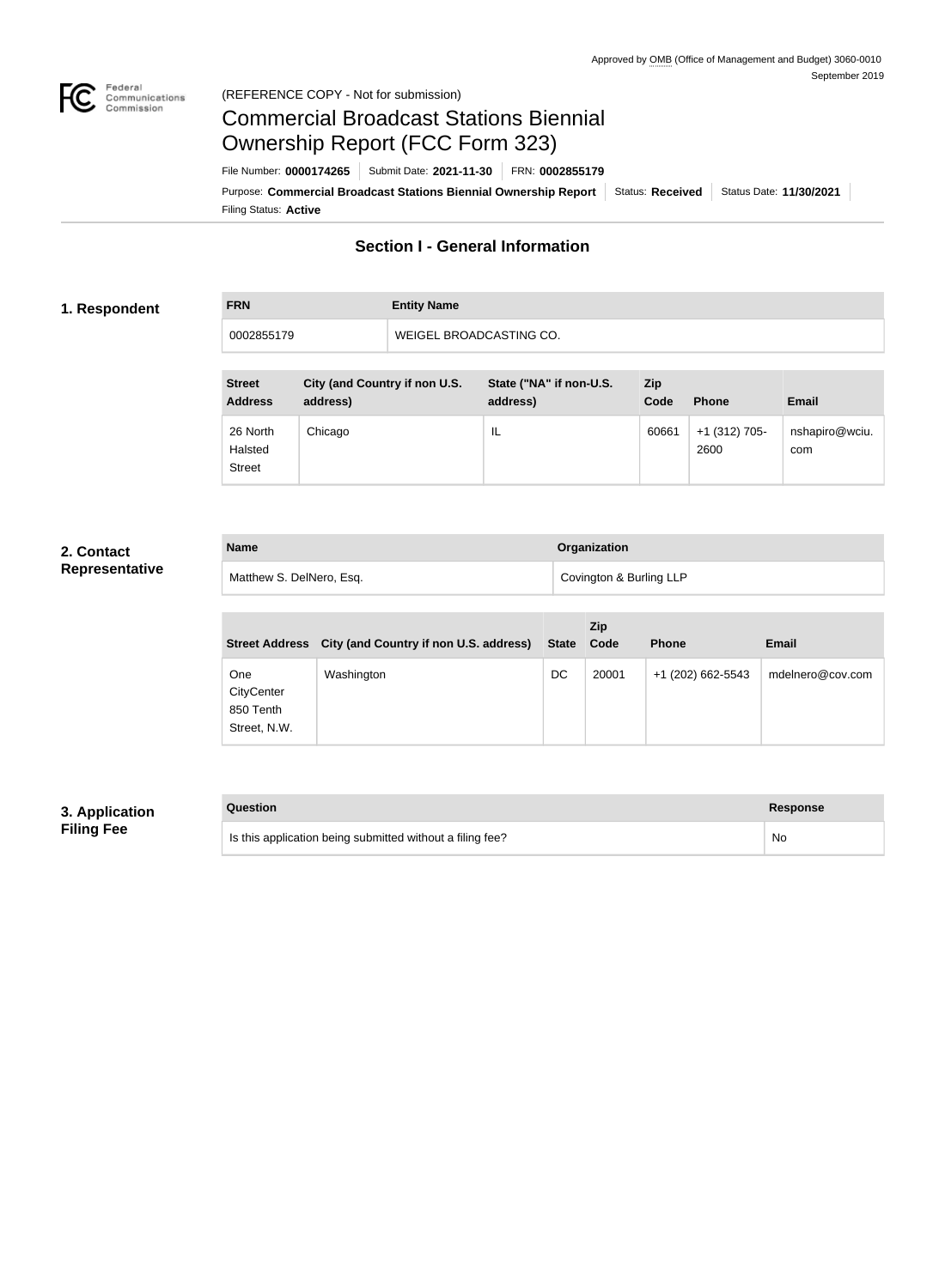| <b>Fees</b> | <b>Application Type</b> | <b>Form Number</b> | <b>Fee Code</b> | Quantity | <b>Fee Amount</b> | <b>Subtotal</b> |
|-------------|-------------------------|--------------------|-----------------|----------|-------------------|-----------------|
|             |                         |                    |                 |          | Total             |                 |

**4. Nature of Respondent**

|  | (a) Provide the following information about the Respondent: |                        |  |
|--|-------------------------------------------------------------|------------------------|--|
|  | <b>Relationship to stations/permits</b>                     | Licensee               |  |
|  | <b>Nature of Respondent</b>                                 | For-profit corporation |  |

**(b) Provide the following information about this report:**

| <b>Purpose</b> | <b>Biennial</b>                                                                                                                                                                        |
|----------------|----------------------------------------------------------------------------------------------------------------------------------------------------------------------------------------|
| "As of" date   | 10/01/2021                                                                                                                                                                             |
|                | When filing a biennial ownership report or validating<br>and resubmitting a prior biennial ownership report, this<br>date must be Oct. 1 of the year in which this report is<br>filed. |

#### **5. Licensee(s) and Station(s)**

#### **Respondent is filing this report to cover the following Licensee(s) and station(s):**

| Licensee/Permittee Name | <b>FRN</b> |
|-------------------------|------------|
| WEIGEL BROADCASTING CO. | 0002855179 |

| Fac. ID No. | <b>Call Sign</b> | <b>City</b>       | <b>State</b> | <b>Service</b> |
|-------------|------------------|-------------------|--------------|----------------|
| 71426       | WBND-LD          | <b>SOUTH BEND</b> | IN           | <b>LPD</b>     |
| 168662      | WMEU-CD          | <b>CHICAGO</b>    | IL           | <b>DCA</b>     |
| 168664      | WFBN-LD          | <b>ROCKFORD</b>   | IL           | <b>LPD</b>     |

## **Section II – Biennial Ownership Information**

**1. 47 C.F.R. Section 73.3613 and Other Documents**

Licensee Respondents that hold authorizations for one or more full power television, AM, and/or FM stations should list all contracts and other instruments set forth in 47 C.F.R. Section 73.3613(a) through (c) for the facility or facilities listed on this report. In addition, attributable Local Marketing Agreements (LMAs) and attributable Joint Sales Agreements (JSAs) must be disclosed by the licensee of the brokering station on its ownership report. If the agreement is an attributable LMA, an attributable JSA, or a network affiliation agreement, check the appropriate box. Otherwise, select "Other." Non-Licensee Respondents, as well as Licensee Respondents that only hold authorizations for Class A television and/or low power television stations, should select "Not Applicable" in response to this question.

Not Applicable.

**2. Ownership Interests**

**(a)** Ownership Interests. This Question requires Respondents to enter detailed information about ownership interests by generating a series of subforms. Answer each question on each subform. The first subform listing should be for the Respondent itself. If the Respondent is not a natural person, also list each of the officers, directors, stockholders, non-insulated partners, non-insulated members, and any other persons or entities with a direct attributable interest in the Respondent pursuant to the standards set forth in 47 C.F.R. Section 73.3555. (A "direct" interest is one that is not held through any intervening companies or entities.) List each interest holder with a direct attributable interest in the Respondent separately.

Leave the percentage of total assets (Equity Debt Plus) field blank for an interest holder unless that interest holder has an attributable interest in the Respondent solely on the basis of the Commission's Equity Debt Plus attribution standard, 47 C.F.R. Section 73.3555, Note 2(i).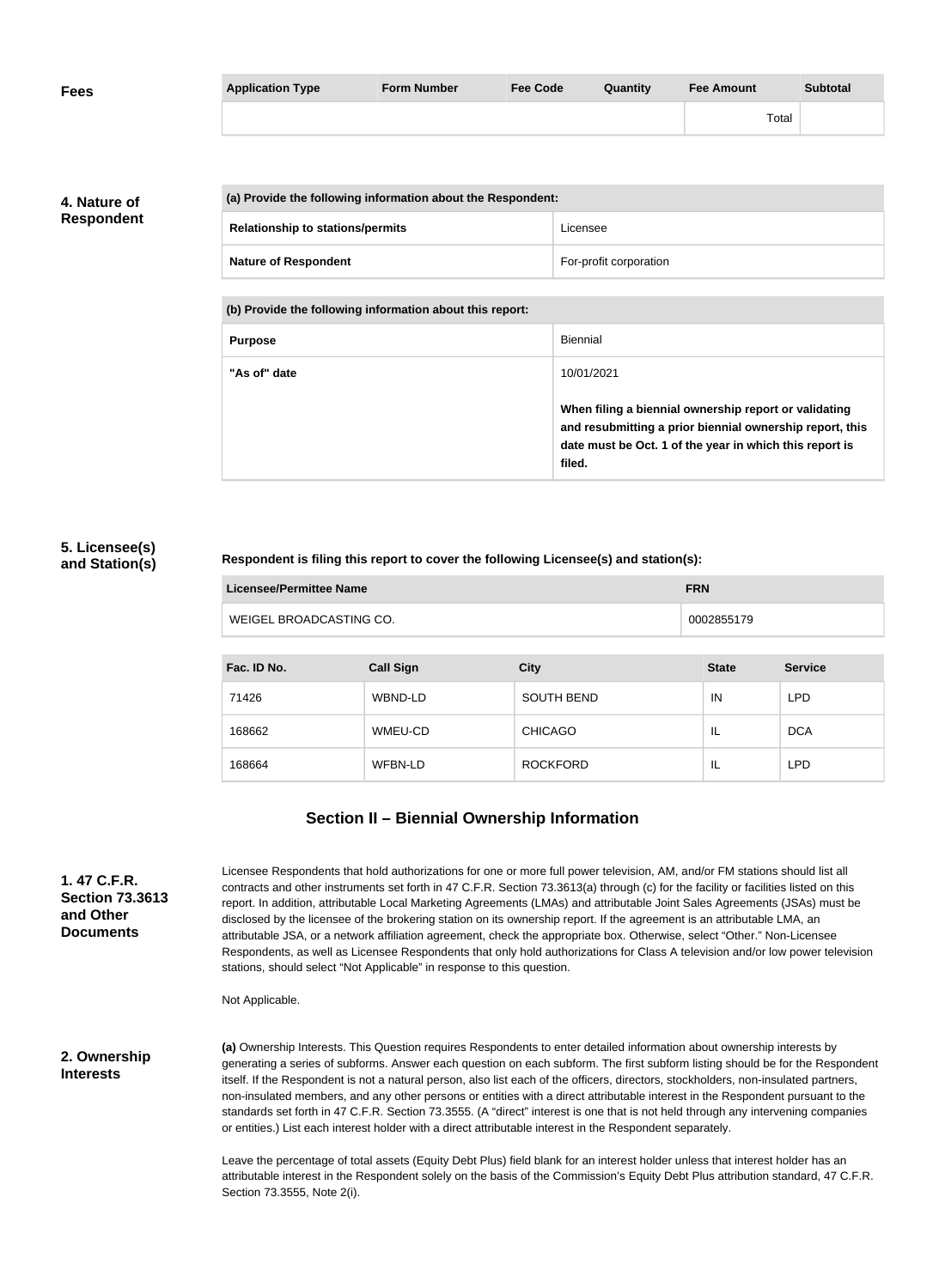In the case of vertical or indirect ownership structures, list only those interests in the Respondent that also represent an attributable interest in the Licensee(s) for which the report is being submitted.

Entities that are part of an organizational structure that includes holding companies or other forms of indirect ownership must file separate ownership reports. In such a structure do not report, or file a separate report for, any interest holder that does not have an attributable interest in the Licensee(s) for which the report is being submitted.

Please see the Instructions for further detail concerning interests that must be reported in response to this question.

The Respondent must provide an FCC Registration Number for each interest holder reported in response to this question. Please see the Instructions for detailed information and guidance concerning this requirement.

| <b>FRN</b>                                                                                                                        | 0002855179                                              |                         |                            |  |  |
|-----------------------------------------------------------------------------------------------------------------------------------|---------------------------------------------------------|-------------------------|----------------------------|--|--|
| <b>Entity Name</b>                                                                                                                | WEIGEL BROADCASTING CO.                                 |                         |                            |  |  |
| <b>Address</b>                                                                                                                    | PO Box                                                  |                         |                            |  |  |
|                                                                                                                                   | <b>Street 1</b>                                         | 26 North Halsted Street |                            |  |  |
|                                                                                                                                   | <b>Street 2</b>                                         |                         |                            |  |  |
|                                                                                                                                   | <b>City</b>                                             | Chicago                 |                            |  |  |
|                                                                                                                                   | State ("NA" if non-U.S.<br>address)                     | IL                      |                            |  |  |
|                                                                                                                                   | <b>Zip/Postal Code</b>                                  | 60661                   |                            |  |  |
|                                                                                                                                   | Country (if non-U.S.<br>address)                        | <b>United States</b>    |                            |  |  |
| <b>Listing Type</b>                                                                                                               | Respondent                                              |                         |                            |  |  |
| <b>Positional Interests</b><br>(check all that apply)                                                                             | Respondent                                              |                         |                            |  |  |
| <b>Tribal Nation or Tribal</b><br><b>Entity</b>                                                                                   | Interest holder is not a Tribal nation or Tribal entity |                         |                            |  |  |
| <b>Interest Percentages</b><br>(enter percentage values                                                                           | <b>Voting</b>                                           | 0.0%                    | <b>Jointly Held?</b><br>No |  |  |
| from 0.0 to 100.0)                                                                                                                | <b>Equity</b>                                           | 0.0%                    |                            |  |  |
|                                                                                                                                   | <b>Total assets (Equity Debt</b><br>Plus)               | 0.0%                    |                            |  |  |
| Does interest holder have an attributable interest in one or more broadcast stations<br>Yes<br>that do not appear on this report? |                                                         |                         |                            |  |  |

# **Ownership Information**

| <b>Ownership Information</b> |                                     |                         |  |  |
|------------------------------|-------------------------------------|-------------------------|--|--|
| <b>FRN</b>                   | 0020055612                          |                         |  |  |
| <b>Name</b>                  | Norman Shapiro                      |                         |  |  |
| <b>Address</b>               | PO Box                              |                         |  |  |
|                              | <b>Street 1</b>                     | 26 North Halsted Street |  |  |
|                              | <b>Street 2</b>                     |                         |  |  |
|                              | <b>City</b>                         | Chicago                 |  |  |
|                              | State ("NA" if non-U.S.<br>address) | IL                      |  |  |
|                              | <b>Zip/Postal Code</b>              | 60661                   |  |  |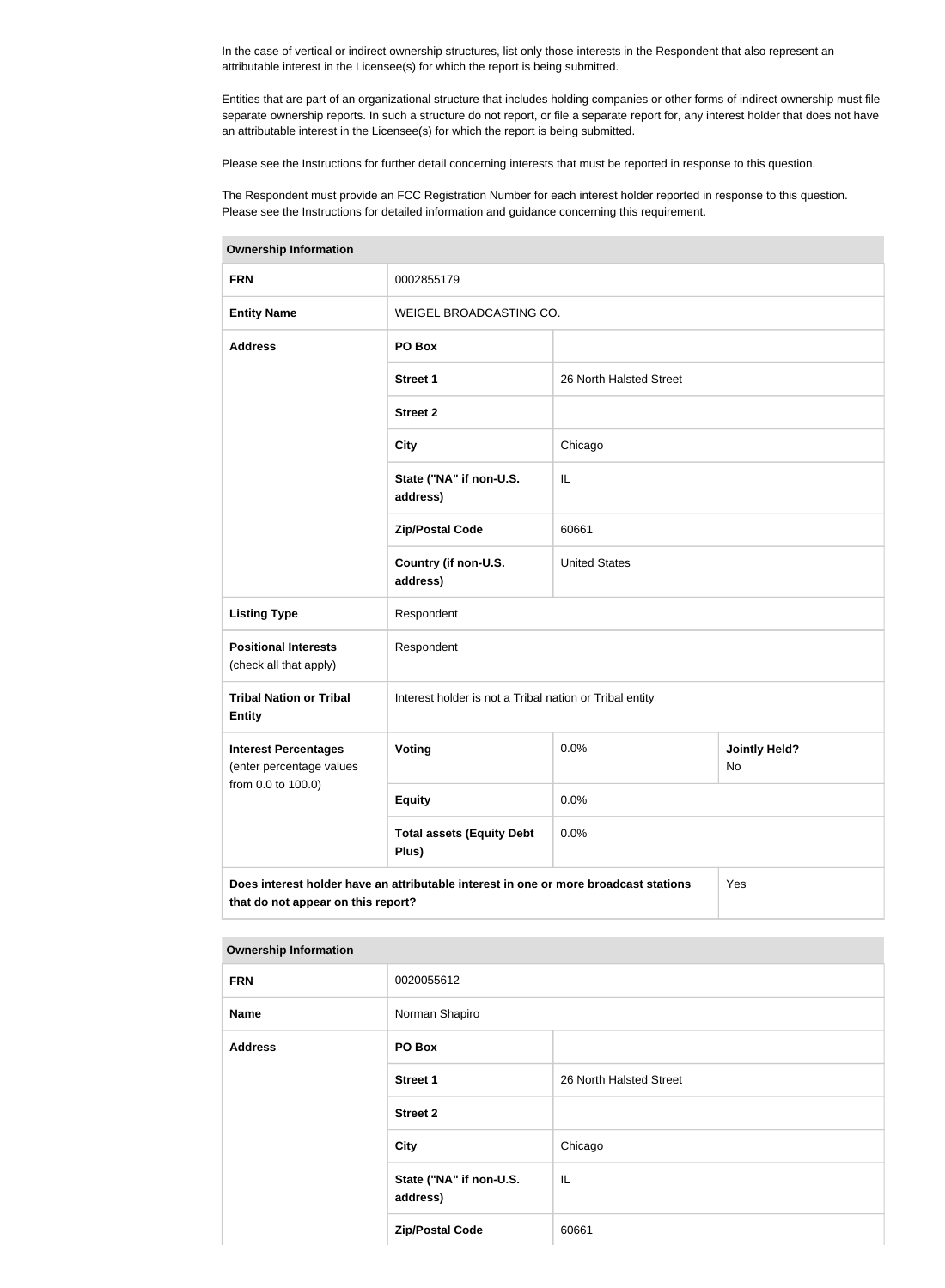|                                                                                                                                   | Country (if non-U.S.<br>address)                   | <b>United States</b>   |                            |  |
|-----------------------------------------------------------------------------------------------------------------------------------|----------------------------------------------------|------------------------|----------------------------|--|
| <b>Listing Type</b>                                                                                                               | <b>Other Interest Holder</b>                       |                        |                            |  |
| <b>Positional Interests</b><br>(check all that apply)                                                                             | Officer, Stockholder, Other - Trustee & Co-Trustee |                        |                            |  |
| Citizenship, Gender,                                                                                                              | <b>Citizenship</b>                                 | <b>US</b>              |                            |  |
| <b>Ethnicity, and Race</b><br><b>Information (Natural</b>                                                                         | Gender                                             | Male                   |                            |  |
| <b>Persons Only)</b>                                                                                                              | <b>Ethnicity</b>                                   | Not Hispanic or Latino |                            |  |
|                                                                                                                                   | Race                                               | White                  |                            |  |
| <b>Interest Percentages</b><br>(enter percentage values                                                                           | <b>Voting</b>                                      | 78.0%                  | <b>Jointly Held?</b><br>No |  |
| from 0.0 to 100.0)                                                                                                                | <b>Equity</b>                                      | 69.1%                  |                            |  |
|                                                                                                                                   | <b>Total assets (Equity Debt</b><br>Plus)          |                        |                            |  |
| Does interest holder have an attributable interest in one or more broadcast stations<br>Yes<br>that do not appear on this report? |                                                    |                        |                            |  |

#### **Ownership Information**

| <b>FRN</b>                                                                                                | 0020055653                                |                         |                            |
|-----------------------------------------------------------------------------------------------------------|-------------------------------------------|-------------------------|----------------------------|
| <b>Name</b>                                                                                               | Fred Bishop                               |                         |                            |
| <b>Address</b>                                                                                            | PO Box                                    |                         |                            |
|                                                                                                           | <b>Street 1</b>                           | 26 North Halsted Street |                            |
|                                                                                                           | <b>Street 2</b>                           |                         |                            |
|                                                                                                           | <b>City</b>                               | Chicago                 |                            |
|                                                                                                           | State ("NA" if non-U.S.<br>address)       | $\mathsf{IL}$           |                            |
|                                                                                                           | <b>Zip/Postal Code</b>                    | 60661                   |                            |
|                                                                                                           | Country (if non-U.S.<br>address)          | <b>United States</b>    |                            |
| <b>Listing Type</b>                                                                                       | Other Interest Holder                     |                         |                            |
| <b>Positional Interests</b><br>(check all that apply)                                                     | Director, Other - Trustee & Co-Trustee    |                         |                            |
| Citizenship, Gender,<br><b>Ethnicity, and Race</b><br><b>Information (Natural</b><br><b>Persons Only)</b> | Citizenship                               | US                      |                            |
|                                                                                                           | Gender                                    | Male                    |                            |
|                                                                                                           | <b>Ethnicity</b>                          | Not Hispanic or Latino  |                            |
|                                                                                                           | Race                                      | White                   |                            |
| <b>Interest Percentages</b><br>(enter percentage values<br>from 0.0 to 100.0)                             | <b>Voting</b>                             | 23.2%                   | <b>Jointly Held?</b><br>No |
|                                                                                                           | <b>Equity</b>                             | 90.7%                   |                            |
|                                                                                                           | <b>Total assets (Equity Debt</b><br>Plus) |                         |                            |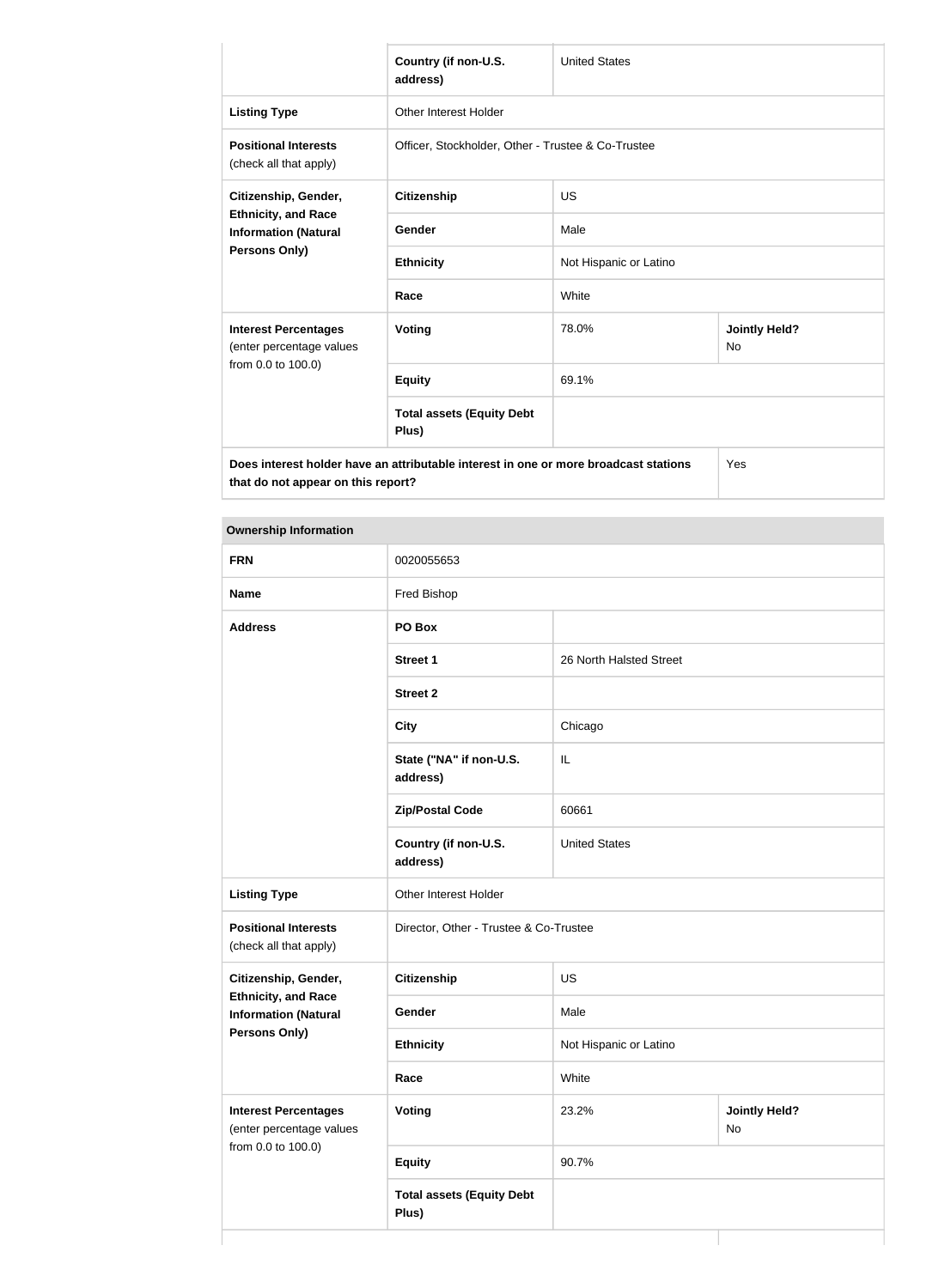### **Does interest holder have an attributable interest in one or more broadcast stations that do not appear on this report?**

Yes

| <b>Ownership Information</b>                                                                                                                               |                                           |                         |                            |
|------------------------------------------------------------------------------------------------------------------------------------------------------------|-------------------------------------------|-------------------------|----------------------------|
| <b>FRN</b>                                                                                                                                                 | 0027096577                                |                         |                            |
| <b>Name</b>                                                                                                                                                | Evan Fieldman                             |                         |                            |
| <b>Address</b>                                                                                                                                             | PO Box                                    |                         |                            |
|                                                                                                                                                            | <b>Street 1</b>                           | 26 North Halsted Street |                            |
|                                                                                                                                                            | <b>Street 2</b>                           |                         |                            |
|                                                                                                                                                            | <b>City</b>                               | Chicago                 |                            |
|                                                                                                                                                            | State ("NA" if non-U.S.<br>address)       | IL                      |                            |
|                                                                                                                                                            | <b>Zip/Postal Code</b>                    | 60661                   |                            |
|                                                                                                                                                            | Country (if non-U.S.<br>address)          | <b>United States</b>    |                            |
| <b>Listing Type</b>                                                                                                                                        | Other Interest Holder                     |                         |                            |
| <b>Positional Interests</b><br>(check all that apply)                                                                                                      | Officer                                   |                         |                            |
| Citizenship, Gender,                                                                                                                                       | <b>Citizenship</b>                        | <b>US</b>               |                            |
| <b>Ethnicity, and Race</b><br><b>Information (Natural</b>                                                                                                  | <b>Gender</b>                             | Male                    |                            |
| <b>Persons Only)</b>                                                                                                                                       | <b>Ethnicity</b>                          | Not Hispanic or Latino  |                            |
|                                                                                                                                                            | Race                                      | White                   |                            |
| <b>Interest Percentages</b><br>(enter percentage values<br>from 0.0 to 100.0)                                                                              | Voting                                    | 0.0%                    | <b>Jointly Held?</b><br>No |
|                                                                                                                                                            | <b>Equity</b>                             | 0.0%                    |                            |
|                                                                                                                                                            | <b>Total assets (Equity Debt</b><br>Plus) |                         |                            |
| Does interest holder have an attributable interest in one or more broadcast stations<br>Yes<br>that do not appear on this report?                          |                                           |                         |                            |
|                                                                                                                                                            |                                           |                         |                            |
| (b) Respondent certifies that any interests, including equity, financial, or voting<br>Yes<br>interests, not reported in this filing are non-attributable. |                                           |                         |                            |

If "No," submit as an exhibit an explanation.

| (c) Does the Respondent or any reported interest holder<br>hold an attributable interest in any newspaper entities in<br>the same market as any station for which this report is<br>filed, as defined in 47 C.F.R. Section 73.3555? | No. |
|-------------------------------------------------------------------------------------------------------------------------------------------------------------------------------------------------------------------------------------|-----|
| If "Yes," provide information describing the interest(s), using<br>EITHER the subform OR the spreadsheet option below.<br>Respondents with a large number (50 or more) of entries to<br>submit should use the spreadsheet option.   |     |
|                                                                                                                                                                                                                                     |     |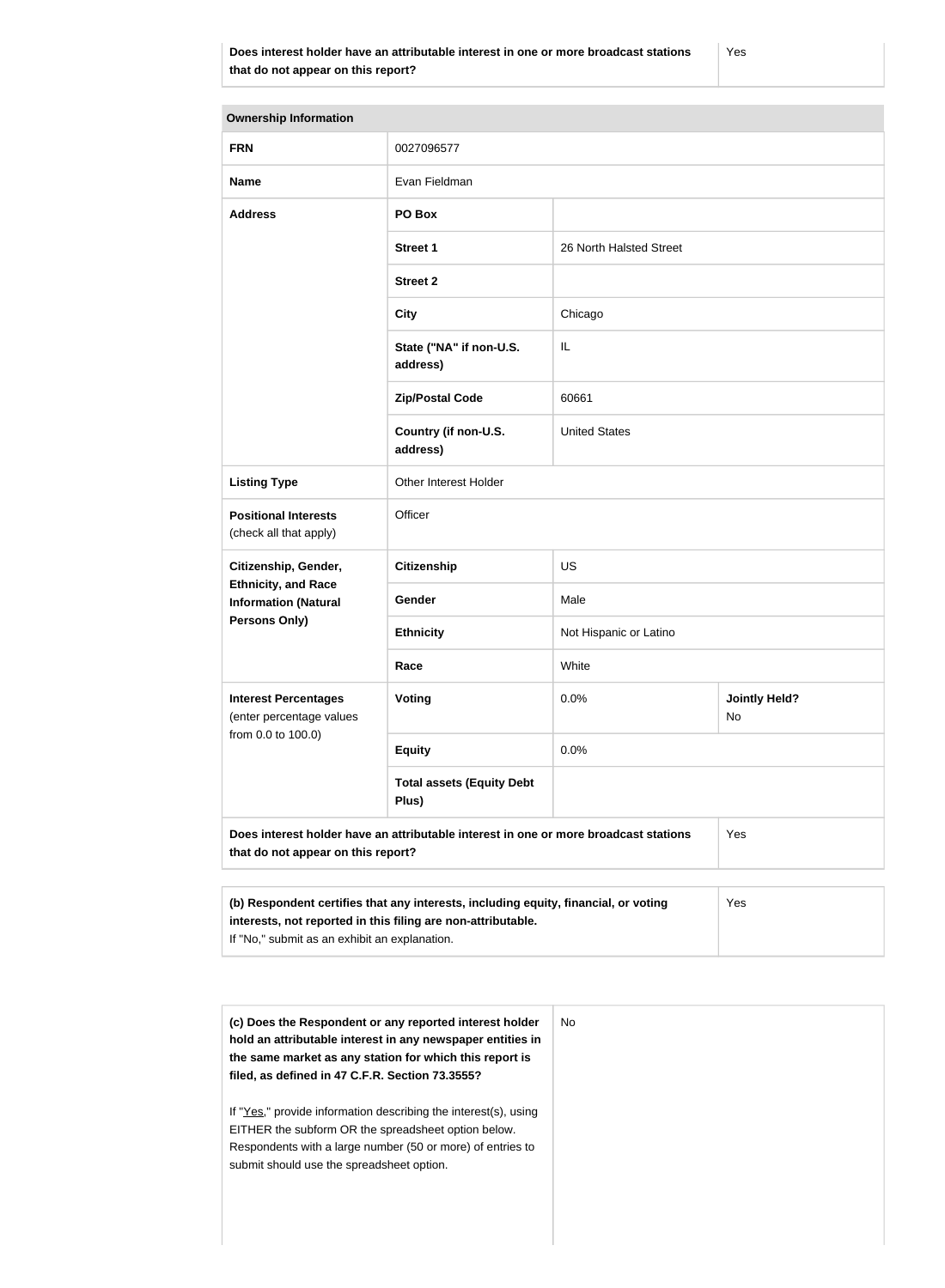| NOTE: Spreadsheets must be submitted in a special XML<br>Spreadsheet format with the appropriate structure that is<br>specified in the documentation. For instructions on how to<br>use the spreadsheet option to complete this question<br>(including templates to start with), please Click Here.                                                                                                                                                                                                                                                                                                                                              |
|--------------------------------------------------------------------------------------------------------------------------------------------------------------------------------------------------------------------------------------------------------------------------------------------------------------------------------------------------------------------------------------------------------------------------------------------------------------------------------------------------------------------------------------------------------------------------------------------------------------------------------------------------|
| If using the subform, leave the percentage of total assets<br>(Equity Debt Plus) field blank for an interest holder unless<br>that interest holder has an attributable interest in the<br>newspaper entity solely on the basis of the Commission's<br>Equity Debt Plus attribution standard, 47 C.F.R. Section<br>73.3555, Note 2(i). If using an XML Spreadsheet, enter "NA"<br>into the percentage of total assets (Equity Debt Plus) field<br>for an interest holder unless that interest holder has an<br>attributable interest in the newspaper entity solely on the<br>basis of the Commission's Equity Debt Plus attribution<br>standard. |
| The Respondent must provide an FCC Registration Number<br>for each interest holder reported in response to this<br>question. Please see the Instructions for detailed information<br>and guidance concerning this requirement.                                                                                                                                                                                                                                                                                                                                                                                                                   |

**(d) Are any of the individuals listed as an attributable interest holder in the Respondent married to each other or related to each other as parentchild or as siblings?** No

No

If "Yes," provide the following information for each such the relationship.

**(e) Is Respondent seeking an attribution exemption for any officer or director with duties wholly unrelated to the Licensee(s)?**

If "Yes," complete the information in the required fields and submit an Exhibit fully describing that individual's duties and responsibilities, and explaining why that individual should not be attributed an interest.

## **3. Organizational Chart (Licensees Only)**

Attach a flowchart or similar document showing the Licensee's vertical ownership structure including the Licensee and all entities that have attributable interests in the Licensee. Licensees with a single parent entity may provide a brief explanatory textual Exhibit in lieu of a flowchart or similar document. Licensees without parent entities should so indicate in a textual Exhibit.

**Non-Licensee Respondents should select "N/A" in response to this question.**

| <b>File Name</b>                           |           | Uploaded By Attachment Type Description |                                        |
|--------------------------------------------|-----------|-----------------------------------------|----------------------------------------|
| Weigel Biennial Ownership Chart (2021).pdf | Applicant | Ownership Chart                         | Weigel Biennial Ownership Chart (2021) |

# **Section III - Certification**

## **Certification**

| <b>Section</b>                  | <b>Question</b>                                                                                                                                                                                  | <b>Response</b> |
|---------------------------------|--------------------------------------------------------------------------------------------------------------------------------------------------------------------------------------------------|-----------------|
| <b>Authorized Party to Sign</b> | WILLFUL FALSE STATEMENTS ON<br>THIS FORM ARE PUNISHABLE BY<br>FINE AND/OR IMPRISONMENT (U.S.<br>CODE, TITLE 18, SECTION 1001), AND<br>OR REVOCATION OF ANY STATION<br>LICENSE -- OR CONSTRUCTION |                 |